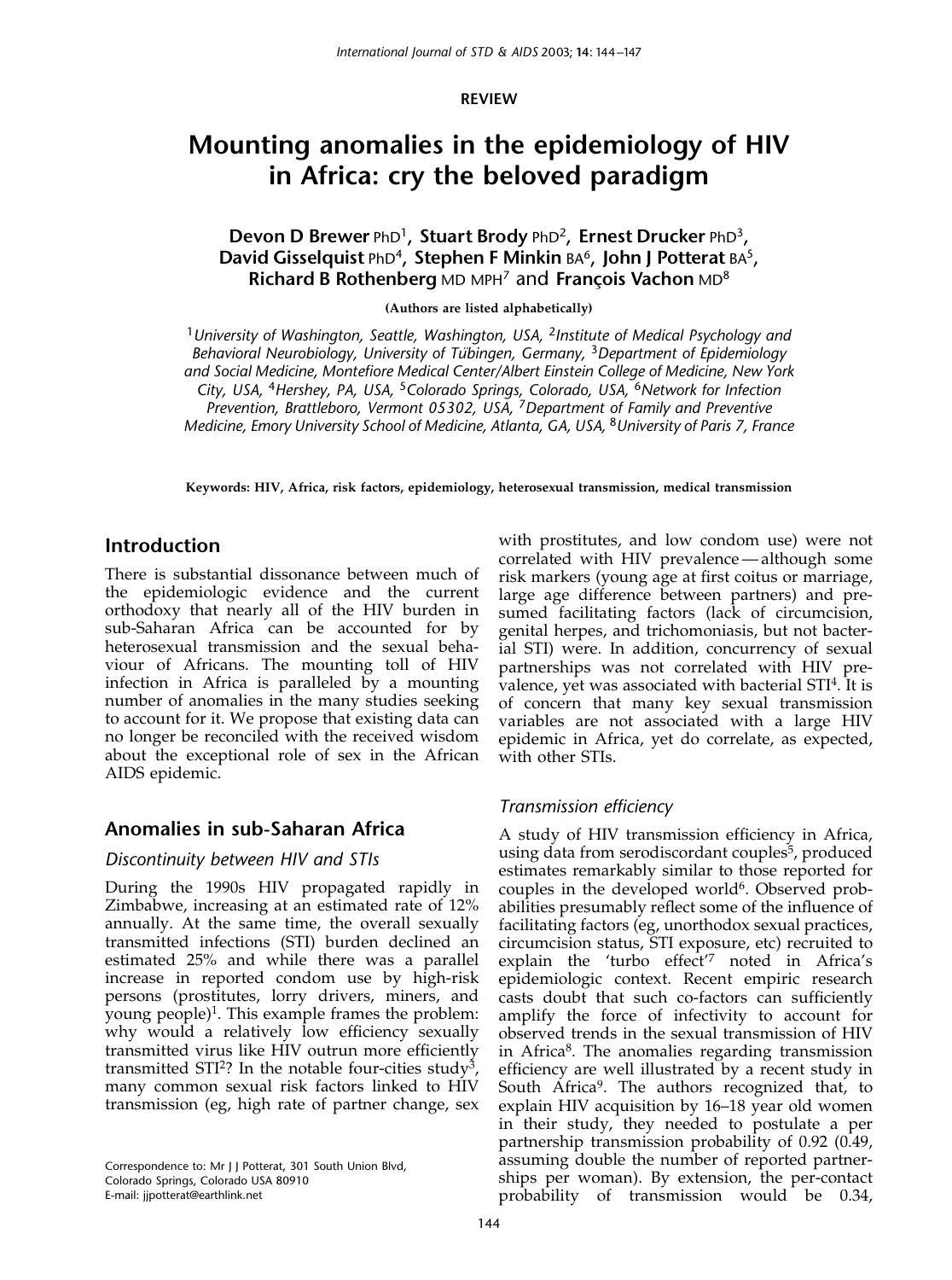making heterosexual sex in this context second only to transfusion in HIV transmission efficiency. Similarly, a model developed to assess the impact of STI on transmission of HIV posited an extraordinary 33-fold increase in transmission efficiency of the latter in the presence of the former $10$ .

#### Reported sexual activity

Levels of sexual activity reported in a dozen general population surveys in Africa<sup>11</sup> are comparable to those reported elsewhere, especially in North America and Europe. Perhaps more importantly, there appears to be little correlation with the level of risky sexual behaviour shown in these surveys and the epidemic trajectories observed in these countries. (Comparison with country-specific data reported by UNAIDS 2000; data not shown.) The four-city study provides similar discordance<sup>12</sup>. For example, Yaounde (in Cameroon, a nation with low and stable prevalence) had the highest level of risky behavioural markers. Ndola (in Zambia, a nation that has experienced a rapid rise in HIV) had the smallest proportion of both men and women who reported a non-spousal sex partner in the previous 12 months. Ndola's other markers were similar to those in Dakar, Senegal and Cotonou, Benin, other areas with low, stable prevalence.

#### Transmission dynamics

Rapid propagation (of at least bacterial STI) has been associated with core groups<sup>13</sup>, which make up a small proportion of the susceptible population and are proposed to be responsible for most community transmission. Such groups appear to be associated with differing forms of sexual network 'geometry'. This geometry demonstrably differs with transmission intensity<sup>14-16</sup>. Evidence suggests that endemic and declining HIV/STI burdens are associated with dendritic (many open-ended termini) patterns of sexual partner connections, while epidemicity is associated with cyclic (closed loops, reflecting cohesiveness and density) patterns. There are few data on the architecture of sociosexual networks in Africa, but the available information suggests predominantly dendritic patterns (eg, contact with prostitutes and then contact with stable and usually monogamous consorts who are network termini). We are aware of no study from sub-Saharan Africa suggesting cyclic sexual network architecture. Without evidence of appropriate network configurations on a scale considerably larger than that observed in developed countries, rapid propagation of HIV in Africa would be difficult to sustain.

Studies have associated putative sexual core groups with HIV transmission in Africa. For example, women who work as prostitutes and their partners have frequently been observed to have high HIV prevalence. Confusion may arise, however, over conflating the terms 'high risk person' and 'core group'. The former have been labelled in some way, but are not necessarily part of an interconnected group of individuals through whom infection percolates (ie, core group). As noted, such persons would have to be part of an interactive, cyclic group, rather than nodes along a dendritic chain.

#### Other anomalous findings

A higher HIV prevalence has been observed in women seen in prenatal, postpartum, and induced abortion settings than in their community counterparts<sup>17</sup>. In a number of studies, there appears to be a discrepancy between the observed prevalence in women undergoing reproductive medical care, and the prevalence that would be observed in such a group from heterosexual transmission alone. Though few in number, there continue to be reports of HIV seropositivity in persons denying coital exposure and in persons claiming a sole lifetime sexual partner who is reportedly HIV negative17. Similarly, there are persistent reports of HIV in infants with seronegative mothers<sup>17</sup>. A recent large survey from South Africa measured an HIV prevalence of 5.6% in children 2–14 years of age<sup>18</sup>. Given mortality from HIV among children who acquire it in Africa, there would appear to be a substantial proportion of such a disease burden that is unexplained by maternal and sexual transmission.

#### Alternatives

A number of these observations raise the question of an alternative route of transmission, for which medical care and the use of injections are prime candidates<sup>17,19-22</sup>. Prostitutes, for example, are often recruited for studies from STI clinics, where treatment is frequently given by injection, where non-sterile equipment is used with high frequency, and wherein the underlying prevalence of HIV is high<sup>7</sup>. Many studies that have assessed the impact of sexual activity on HIV transmission — notably those in Mwanza and Rakai, whose discordant results are still a subject of debate23 — failed to consider the potential confounding effects of medical care in the propagation of HIV<sup>24</sup>.

Rapid HIV transmission in Africa has often occurred in countries with good access to medical care, like Botswana, Zimbabwe, and South Africa. For example, high rates in rural South Africa have paralleled aggressive efforts to deliver health care to rural populations. It is difficult to understand how improved access to health care, with its offers of public health messages, free condoms, and preventive services, would be associated with increased HIV transmission. Similarly, HIV prevalence is often higher in cities and among persons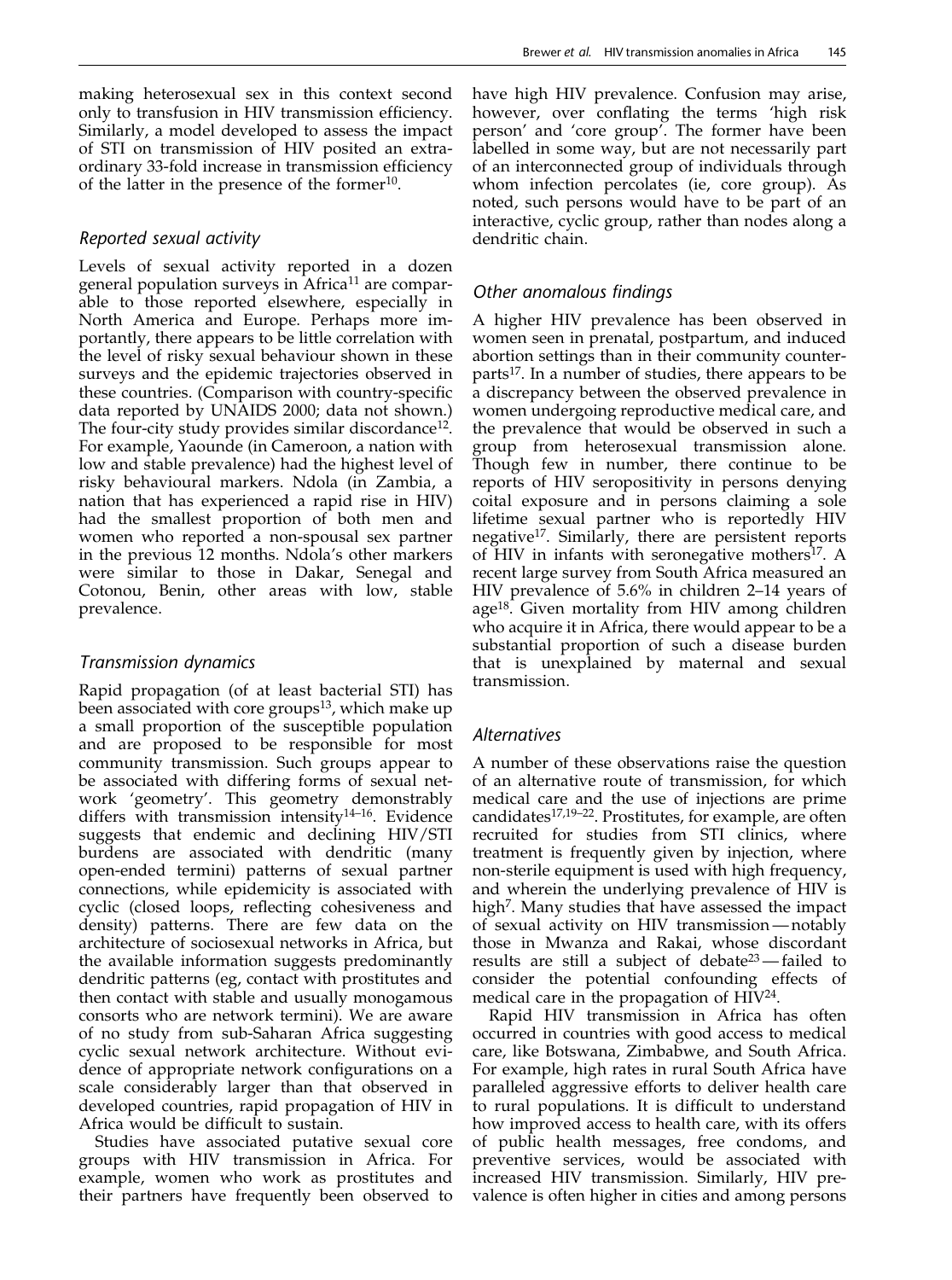of high socioeconomic attainment than in rural areas or among less fortunate persons. Favourable access to health care is one of the differences that distinguishes between these groups.

# Reactions to the anomalies and alternatives

Since early in the African epidemic, when AIDS was demographically associated with sexually active populations<sup>25</sup>, studies of HIV transmission in Africa have generally failed to control for possible parenteral confounding<sup>26</sup>. The importance of this route of infection was well known in the West and in Asia but quickly dismissed in Africa<sup>27</sup>. The risk of parenteral transmission of HIV is based on good estimates of transmission efficiency, which varies depending on type of injection and circumstances that produce reuse of contaminated equipment. For example, needle stick exposure (HIV transmission probability: about one in 30028, medical injection (recently estimated at approximately one in 3020), or illicit-drug injection (about one in  $100^{29}$ ), is much more efficient than penilevaginal exposure (about one in 100030).

There is the expectation that, were iatrogenic transmission of HIV common, one would notice substantial HIV prevalence in populations of (non-sexually experienced) children. Regrettably, although a large proportion of Africa's population falls in that category, few serosurveys conducted in Africa have included large enough samples from, say, children aged five through 12 to confidently dismiss this possibility. As more information accumulates that addresses this issue, a clearer perspective on the magnitude of non-sexual, nonmaternal transmission in children will emerge.

The risk of exposure to HIV via medical injections is likely to vary with background prevalence and with the specific medical practices in different settings. The demand for consistency and coherence that we have placed on the heterosexual hypothesis should be applied to estimating the role of medical transmission. Its role should vary with background (initial) prevalence, and should be related to the degree of medical hygiene exercised. The same biological basis that exists for heterosexual transmission should be established for medical transmission. (As an aside, such a demonstration poses substantial ethical problems. No investigator should knowingly observe the use of a needle that has a high probability of being contaminated with HIV, but at a minimum, the demonstration of HIV RNA in needles that were to have been used on patients would be an important element in establishing a biological base.) The transmission of blood-borne pathogens with differing biological characteristics, notably hepatitis B and  $C^{31}$ , should be consistent with parenteral transmission of HIV. Finally, the social epidemiology of HIV (male to female ratios,

for example) should be consistent with observations about non-sexual exposure.

#### Conclusion

In North America, Europe, and many parts of Asia, the ignition of regional epidemics and rapid HIV transmission has been associated principally with the sharing of contaminated injecting equipment and with anal intercourse. Though heterosexual intercourse has been virtually the sole explanation offered for the AIDS epidemic in sub-Saharan Africa, to our knowledge in no other part of the world has penile–vaginal exposure (as opposed to 'heterosexual sex') been demonstrated to initiate or sustain rapid HIV propagation.

HIV is not transmitted by 'sex', but only by specific risky practices. It is not transmitted by 'injections', but only by contaminated implements, which need to be clearly differentiated as to type and frequency of injection and by the conditions of the exposure setting. In virtually all societies affected by HIV to date, both routes seem to play important roles. If we are to understand and intervene in each of these epidemics, well-designed studies at both the population and individual levels are urgently needed. It is vital that these be properly controlled for parenteral exposure, specific sexual practices, and other co-factors $2,17,24,32$ and the complex and specific social patterns and networks that accompany them<sup>33</sup>.

Dispassionate assessment of our conclusions admittedly depends on a willing suspension of disbelief, since the current paradigm is deeply embedded. Counter arguments can (and will) be levelled at each of the anomalies noted, but the depth and breadth of concerns deserve fair scrutiny. At issue in a re-evaluation of the heterosexual hypothesis are the profound implications for our interventive approach, and for the kinds of social and financial commitments that must be made. Finally, Africans deserve scientifically sound information on the epidemiologic determinants of their calamitous AIDS epidemic.

#### References

- 1 Decosas J, Padian N. The profile and context of the epidemics of sexually transmitted infections including HIV in Zimbabwe. Sex Transm Infect 2002;78(Suppl 1):140–6
- 2 Potterat JJ, Brody S. HIV epidemicity in context of STI declines: a telling discordance (letter). Sex Transm Infect 2002; 78:467
- Buve A, Carael M, Hayes RJ, et al. The multicentre study on factors determining the differential spread of HIV in four African cities: summary and conclusions. AIDS 2001;5(Suppl 4):S127–31
- Rothenberg R, Potterat J, Gisselquist D. Concurrency and sexual transmission (letter). AIDS 2002;16:678–80
- 5 Gray RH, Wawer MJ, Brookmeyer R, et al. Probability of HIV-1 transmission per coital act in monogamous, heterosexual, HIV-1 discordant couples in Rakai, Uganda. Lancet 2001;357:1149–53